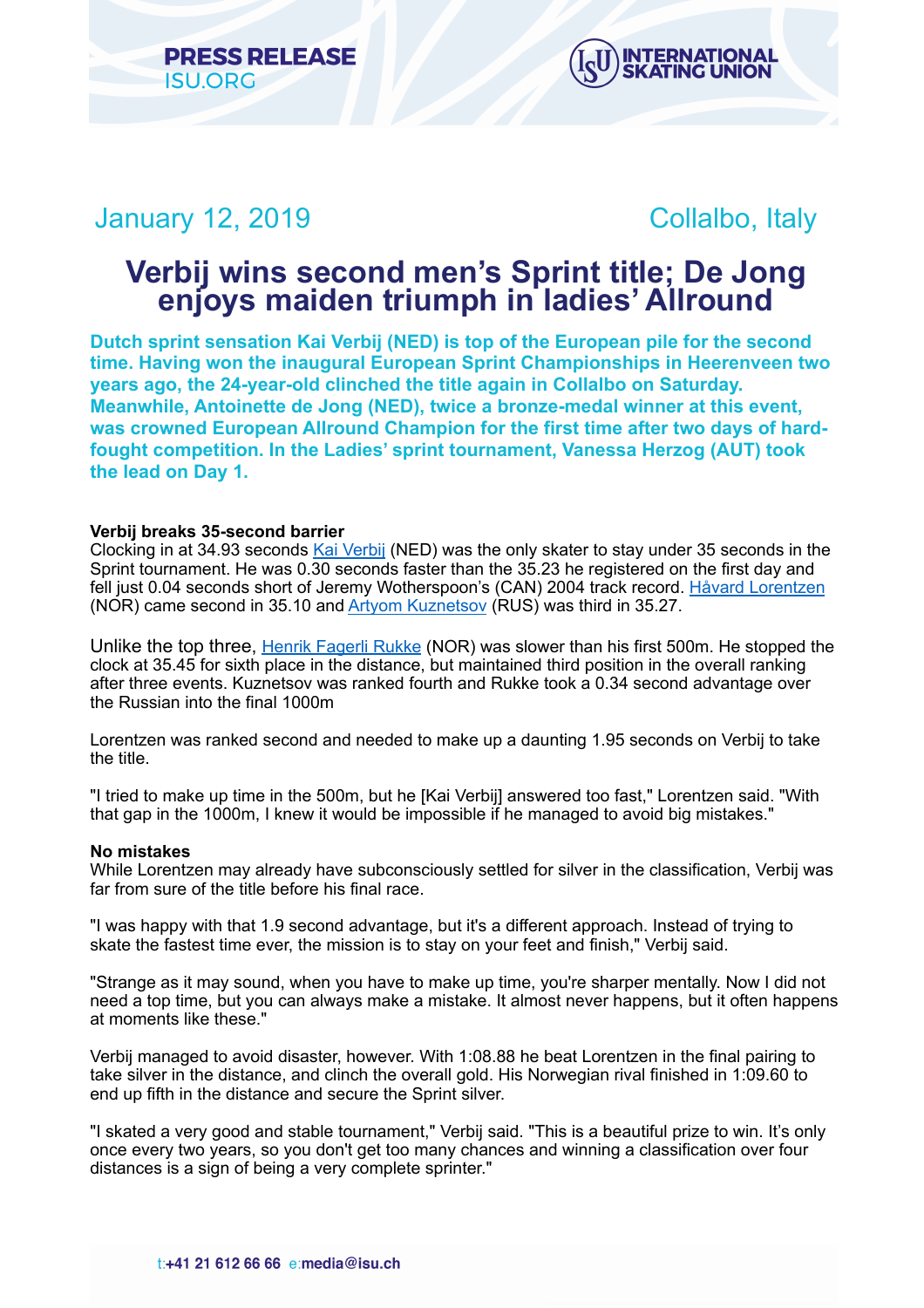



Lorentzen was happy with his podium spot, but the Olympic 500m Champion is still hungry for prizes over the remainder of the season.

"I know I can do better at the [World Sprint Championships in Thialf](https://www.isu.org/speed-skating/events/speed-skating-calendar/eventdetail/11203/-/isu-world-sprint-speed-skating-championships?templateParam=11) [NED, 23-24 February]. I like skating indoor better than outdoors and my condition will improve, but in Heerenveen it will be different with the Russians, the Japanese and of course the Dutch again."

#### **Krol takes revenge in 1000m**

In the 1000m Thomas Krol (NED) made amends for his crash on Friday. With his chances of a good classification in tatters the Dutchman gave it his all in the final distance of the Sprint Tournament. With 1:08.68 Krol set a track record in the first pairing.

To underline Krol's impressive pace, before Verbij and Lorentzen took the ice for the climax of the tournament in the final pairing, none of the other skaters had been able to skate under 1:09.

Norway's Rukke clocked 1:10.12 for 10th place in the distance, which turned out to be enough to hang on to third place overall, after his main rival Kuznetsov finished just 0.01 faster.

The medal came as a pleasant surprise for the 22-year-old Norwegian.

"My goal was to take at least top five in one distance and maybe top eight in the final classification, so I'm really happy with this result," he said.

Rukke's countryman Lorentzen was happy to have a compatriot on the podium:

"That's good for Norwegian skating. For years it's only been Håvard [\[Bøkko\]](https://isu.html.infostradasports.com/asp/redirect/isu.asp?page=PERSONBIO_SS&personid=140820&sportid=103&cache=2) and last season it was Sverre [\[Lunde Pedersen](https://isu.html.infostradasports.com/asp/redirect/isu.asp?page=PERSONBIO_SS&personid=701784&sportid=103&cache=2)] and me, and now also Henrik. It's god to have more skaters who can win medals. It takes away some of the pressure from me. If I've got a bad day, someone else steps up.

"It's like the Dutch. There's always a Dutchman skating fast. Like yesterday, one of the Dutchman crashes, another is disqualified, and there's still another one skating ridiculously fast."

#### **Roest takes lead in Allround Championships**

[Patrick Roest](https://isu.html.infostradasports.com/asp/redirect/isu.asp?page=PERSONBIO_SS&personid=1184564&sportid=103&cache=2) (NED) is in pole position after the first day of the men's Allround tournament, but the gaps between the top three skaters are very small. [Sven Kramer](https://isu.html.infostradasports.com/asp/redirect/isu.asp?page=PERSONBIO_SS&personid=170973&sportid=103&cache=2) (NED) is in second place, just 0.13 seconds behind for Sunday's 1500m. [Sverre Lunde Pedersen](https://isu.html.infostradasports.com/asp/redirect/isu.asp?page=PERSONBIO_SS&personid=701784&sportid=103&cache=2) (NOR) is 0.20 seconds behind the leader in third place.

Kramer won the 5000m in 6 minutes and 17.66 seconds, with Roest 0.55 behind in second. Pedersen took third place in 6:20.59.

Kramer was happy with his 5000m race. "If you beat Patrick [Roest] nowadays, you're doing pretty well. It's an exciting tournament with the top riders close together and I actually don't really like that," the nine-time European Allround champion said.

Roest agreed: "Of course it's better to be in a comfortable lead after the first day. I blew my 500m with two major mistakes in the corners. That cost me about 0.2 or 0.3 seconds. But now that's irrelevant. I'll have to deal with it. It is the way it is.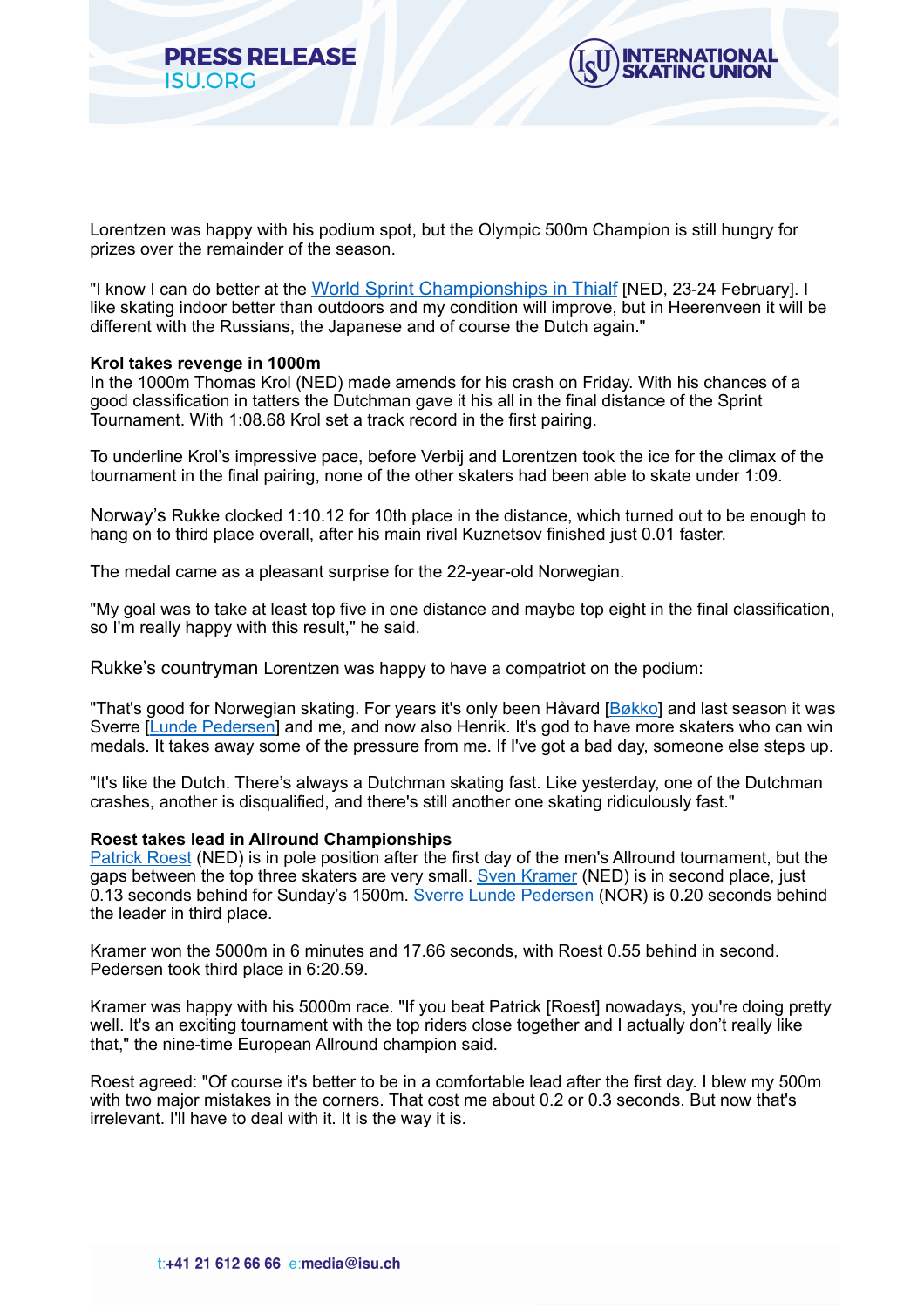



# **De Jong maintains perfect record in 1500m**

[Antoinette de Jong](https://isu.html.infostradasports.com/asp/redirect/isu.asp?page=PERSONBIO_SS&personid=816627&sportid=103&cache=2) (NED) started the second day of the tournament where she had left off on the first - winning. Her victory in the 1500m maintained a perfect streak of three distance wins in picturesque Collalbo. The 23-year-old Dutch classification leader faced second-ranked [Francesca](https://isu.html.infostradasports.com/asp/redirect/isu.asp?page=PERSONBIO_SS&personid=703475&sportid=103&cache=2)  [Lollobrigida](https://isu.html.infostradasports.com/asp/redirect/isu.asp?page=PERSONBIO_SS&personid=703475&sportid=103&cache=2) (ITA) in the final pairing. The Italian was 0.10 faster at the 700m split, but De Jong picked up eight tenths of a second in the penultimate lap and eventually finished 0.96 seconds ahead in 1:57.03.

Home favourite Lollobrigida set the second time, while [Martina Sáblíková](https://isu.html.infostradasports.com/asp/redirect/isu.asp?page=PERSONBIO_SS&personid=210868&sportid=103&cache=2) (CZE) came third in 1:58.07, to surpass five-time European Allround champion [Ireen Wüst](https://isu.html.infostradasports.com/asp/redirect/isu.asp?page=PERSONBIO_SS&personid=222453&sportid=103&cache=2) (NED) in the battle for third place overall. Wüst, who finished fifth in the 1500m in 1:58.81, started the deciding 5000m in fourth place.

De Jong was defending a 12.25 second gap over Lollobrigida in the 5000m and had a 21.31 advantage over long-distance specialist Sáblíková, who seemed to be her main rival in the final distance. Lollobrigida, who said she was "scared" of the 5000m beforehand, had to defend her podium spot with a 9.85 second advantage over the experienced Wüst.

#### **Wüst bows head for Lollobrigida**

Wüst faced her Italian rival in the penultimate pairing, while De Jong and Sáblíková would conclude the tournament in the final race. [Natalya Voronina](https://isu.html.infostradasports.com/asp/redirect/isu.asp?page=PERSONBIO_SS&personid=1246989&sportid=103&cache=2) (RUS) set the mark with 7:15.87 in the first pairing, with [Carlijn Achtereekte](https://isu.html.infostradasports.com/asp/redirect/isu.asp?page=PERSONBIO_SS&personid=218037&sportid=103&cache=2) (NED) tracking a little faster in the second of four races, stopping the clock at 7:15.31.

Wüst and Lollobrigida started faster than Voronina and Achtereekte, but they paid a heavy price in the second part of their race. Wüst took an early lead, but Lollobrigida hung in to defend her overall podium spot.

"I was praying before the race, and I was even praying during the race because she started so fast," Lollobrigida said.

"I was already dead when I saw the eight laps to go sign and I had to stay with Ireen."

Lollobrigida did more than just stay with her decorated rival. She overhauled the exhausted Wüst in the final laps to win the match-up.

"My inline experience helped me a lot, because I am used to fighting in a race. I did not want to give up and when I passed her I was really focused," Lollobrigida said. "In the final lap I knew I had a big gap and I just told myself to stay calm."

Lollobrigida finished in 7:21.67 for sixth place in the 5000m, keeping Wüst at bay in the final classification. The Dutch skater had to settle for fourth place in the final ranking, while the Italian got back to praying for second place, while Sáblíková took the ice against De Jong.

# **Sáblíková wins distance, De Jong the title**

Overhauling De Jong was not feasible for Sáblíková, but the Czech racer had set her sights on passing Lollobrigida to win the Allround silver medal. Taking an early lead in the 5000m, the experienced 31-year-old skated a very balanced race gaining about a second per lap on her Italian rival as she won in 7:03.88.

De Jong tried to keep Sáblíková in sight, but could not keep up with her relentless opponent. With 7:13.73 she was almost 10 seconds slower to take silver in the distance and secure the title.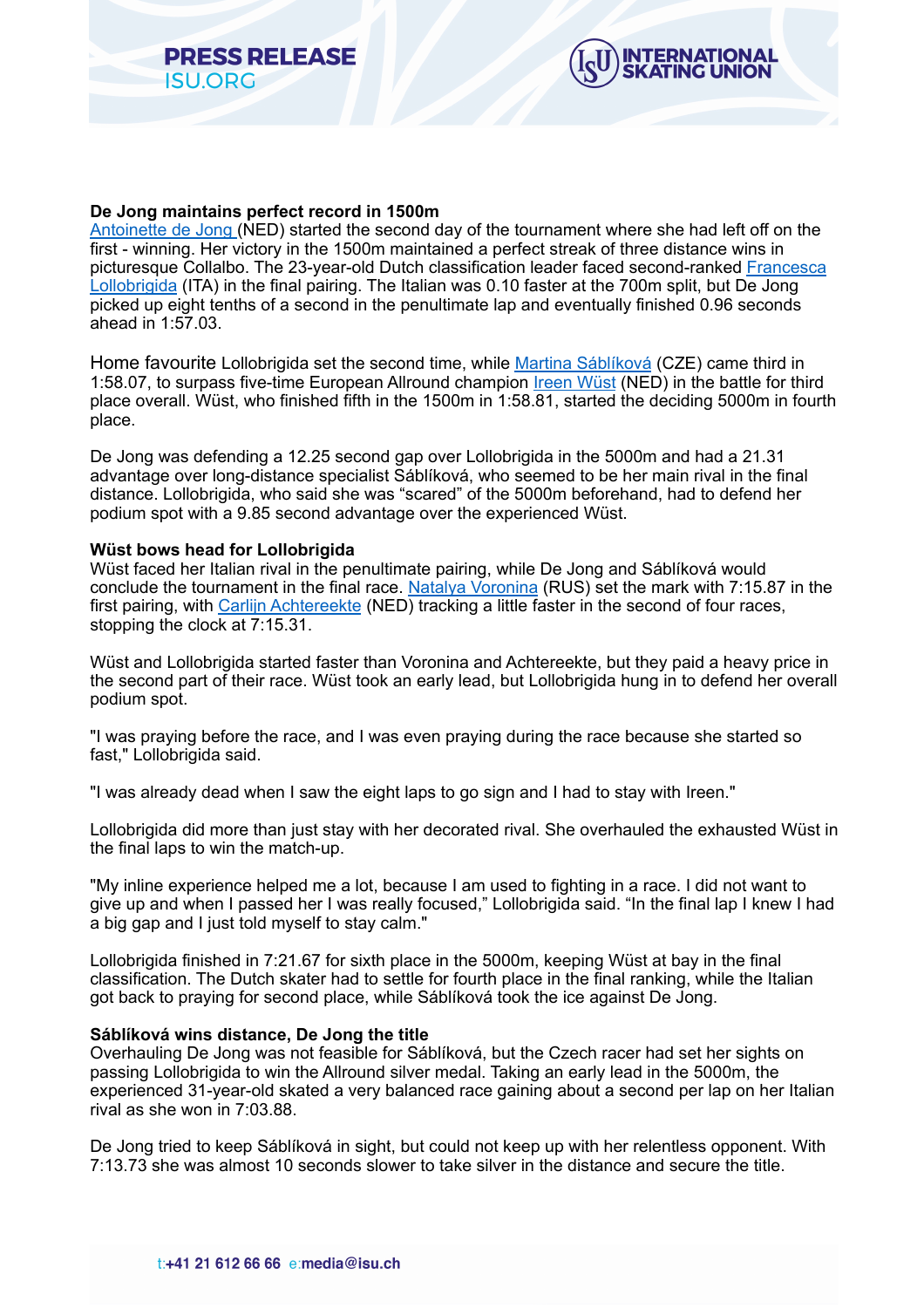"Sáblíková had to make up time," De Jong said. "She passed me super-fast in the third corner, so I just focused on survival. I felt that I had to fight for it early on. After three distances it doesn't come easily."

ITERNATIONAL

#### **Relief for De Jong**

The fresh champion felt relieved to have finished in top spot after taking bronze at the two previous European Allround Championships.

"I skated my first European Championships when I was 17 years old and I finished fifth. Four years ago I was third at the European Championships and last year I was fourth at the World Allround Championships. It was pretty frustrating. Now, I finally pulled it off," she said.

De Jong joined a new team with coach Jac Orie (NED) this season, which she credits with helping her grow as a speed skater.

"I changed my approach this season. I have much more faith in myself as a speed skater and as a person. In the past I always skated in Ireen's [Wüst] shadow and that was not always easy. Thanks to my new team I have been able to step up my game. It's just that last little bit of belief.

"In the past I watched Ireen and Sáblíková in Allround Championships on television. It's a dream come true that I have been able to beat them in an Allround tournament while they are still skating themselves. Allround is the most beautiful format in speed skating."

## **Herzog in pole position to retain Sprint title**

**RESS RELEASE** 

**ISU ORG** 

While De Jong skated to Allround glory, [Vanessa Herzog](https://isu.html.infostradasports.com/asp/redirect/isu.asp?page=PERSONBIO_SS&personid=818550&sportid=103&cache=2) (AUT) started the defense of her European Sprint title with a track record in the 500m. With a flying 37.61 she was the only skater to cross the line in less than 38 seconds on the first day of the Ladies' Sprint tournament. Russian pair [Olga Fatkulina](https://isu.html.infostradasports.com/asp/redirect/isu.asp?page=PERSONBIO_SS&personid=720273&sportid=103&cache=2) (38.13) and [Daria Kachanova](https://isu.html.infostradasports.com/asp/redirect/isu.asp?page=PERSONBIO_SS&personid=1246977&sportid=103&cache=2) (38.15) came second and third respectively.

Herzog was not as dominant in the first 1000m, but the defending champion managed to retain her top position in the overall classification, despite only coming fifth in the distance with a time of 1 minute 16.54 seconds.

Kachanova won in 1:15.79. The 21-year-old Russian prodigy was 0.03 faster than Dutch youngster Jutta Leerdam, who took silver in the distance. Letitia de Jong (NED) finished third in 1:15.88.

In the classification after two distances Kachanova is second, 0.16 seconds behind leader Herzog for Sunday's 500m. Fatkulina is 0.27 seconds back in third place, with Leerdam trailing by 0.58 in fourth.

For full entry lists and further information regarding the European Speed Skating Championships please visit: [isu.org/speed-skating](https://www.isu.org/speed-skating). Results are [here](https://app.isuresults.eu/events) and you can follow the discussion on social media by using #EuroSpeed and #SpeedSkating.

The ISU European Speed Skating Championships will be available in some countries on the ISU Skating Channel.

#### **About ISU European Speed Skating Championships**

The European Allround Championships is one of the oldest international sport events globally. After two unofficial tournaments in 1891 and 1892, the first official European Championships were held in 1893 in Berlin. In 1970 the first ladies' European Championships were held and since 1990 the men's and ladies' events are held at the same time and venue. In 2017 the European Sprint Championships were added to the program and since then the tournament is held biannually instead of yearly.